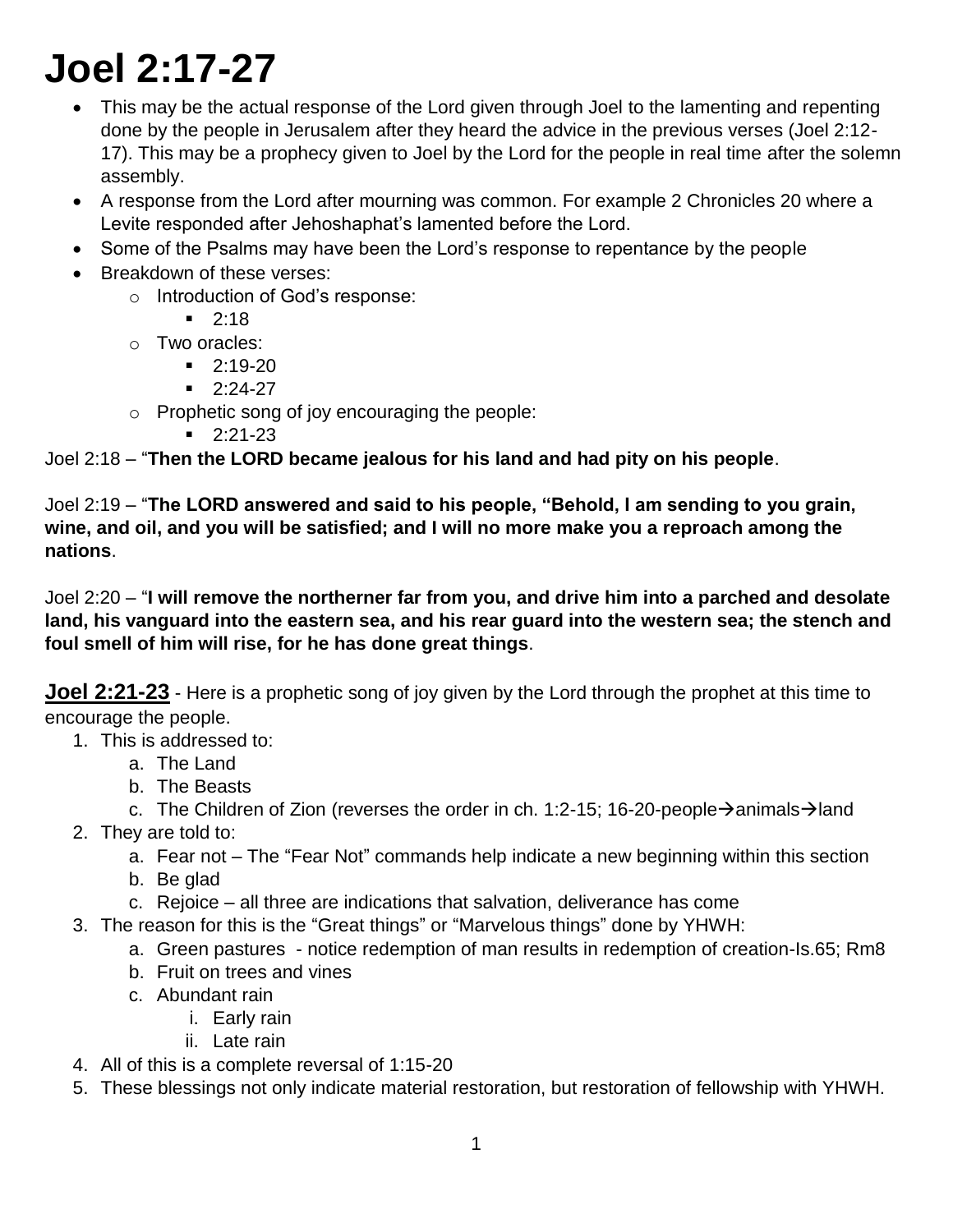Joel 2:21 – "**Fear not, O land; be glad and rejoice, for the LORD has done great things**!

| 6213 [e]<br>la 'ă sō wt.                   | 3068 [e]<br>Yah weh | hig dîl                                     | 1431 [e] 3588 [e]<br>kî- | 8055 [e]<br>ū śa mā hî.                           | 1523 [e]<br>$q_i$ -lî          | $127$ [e]<br>a·dā·māh: | 3372 [e]<br>tî re î           | 408 [e]<br>$ a $ - |  |
|--------------------------------------------|---------------------|---------------------------------------------|--------------------------|---------------------------------------------------|--------------------------------|------------------------|-------------------------------|--------------------|--|
| לעשות:                                     | יהוה                | הגדיל                                       | כֵי־                     | וּשָׂמַחִי                                        | $\mathbf{r}$ גילי $\mathbf{r}$ | אַדָמֱה                | תיראי                         | 21 אל־             |  |
| has done<br>Prep-I   V-Qal-Inf N-proper-ms |                     | Yahweh marvelous things<br>V-Hifil-Perf-3ms | for<br>Conj              | and rejoice<br>Conj-w   V-Qal-Imp-fs V-Qal-Imp-fs | Be glad                        | land                   | fear<br>N-fs V-Qal-Imperf-2fs | Not<br>Adv         |  |

Joel 2:22 – "**Fear not, you beasts of the field, for the pastures of the wilderness are green; the tree bears its fruit; the fig tree and vine give their full yield**.

| 5375 [e]           | 6086 [e] | 3588 [e] | 4057 [e] | 4999 [e]          |                                        | 1876 [e] 3588 [e]   | 7704 [e]                   | 929 [e]                         | 3372 [e]               | 408 [e]     |                      |
|--------------------|----------|----------|----------|-------------------|----------------------------------------|---------------------|----------------------------|---------------------------------|------------------------|-------------|----------------------|
| nā śā              | ʻêş      | kî-      | mid·bār: | nə∙'ō·wt          | $d\bar{a}\cdot \tilde{s}$ ə $\cdot$ 'ū | kî                  |                            | śā·day, ba·hă·mō·wt             | tî∙rə∙'ū               | 'al-        |                      |
| נְשֶׁא             | Ϋ́У      | כֶּי־    | מִדְבֱר  | ַ, נְאֲוֹת        | דַשְׁאָוּ                              | כֵּי                | שָׂלַי                     | בַּהֲמָוֹת                      | תֵּירְאוֹ              | 22 אַל־     |                      |
| and bears the tree |          | for      |          | open the pastures | are springing up                       | for                 | of the field               | you beasts                      | do be afraid           | <b>Not</b>  |                      |
| V-Qal-Perf-3ms     | N-ms     | Conj     | N-ms     | N-fpc             | V-Qal-Perf-3cp                         | Conj                | N-ms                       |                                 | N-fpc V-Qal-Imperf-2mp | Adv         |                      |
|                    |          |          |          |                   |                                        | 2426 [e]<br>hê lām. | 5414 [e]<br>nā∙te∙nū       | 1612 [e]<br>wā·ge·pen           | 8384 [e]<br>te·'ê·nāh  |             | 6529 [e]<br>pir yow, |
|                    |          |          |          |                   | ٠                                      | חֵילֵם:             | נְתְנִוּ                   | ݧݧݡݬ                            | ָהְאֵנְה $\cdot$       |             | פְּרְיוֹ             |
|                    |          |          |          |                   |                                        | their strength      |                            | yield and the vine the fig tree |                        |             | its fruit            |
|                    |          |          |          |                   |                                        |                     | N-msc   3mp V-Qal-Perf-3cp | Conj-w   N-cs                   | $N-fs$                 | N-msc   3ms |                      |

1. Animals had suffered in 1:18 and the trees had been stripped bare in 1:7

Joel 2:23 – "**Be glad, O children of Zion, and rejoice in the LORD your God, for he has given the early rain for your vindication; he has poured down for you abundant rain, the early and the latter rain, as before**.

| 853 [e]<br>et- | la kem                                        | 5414 [e]<br>nä tan                   | 3588 [e]<br>kī- | e-lo-hê-kem,    | 430 [e]                |                      | 3068 [e]<br>Yah-weh   | 8055 [e]<br>we sim hû          | 1523 [e]<br>gī-lū                 |                    | 6726 [e]<br>si yo wn. |                             | 1121 [e]<br>ű-be-né             |            |
|----------------|-----------------------------------------------|--------------------------------------|-----------------|-----------------|------------------------|----------------------|-----------------------|--------------------------------|-----------------------------------|--------------------|-----------------------|-----------------------------|---------------------------------|------------|
| את־<br>$\sim$  | לִכֶם<br>you                                  | נתו<br>He has given                  | כי־<br>for      |                 | אַלְהִיכָם<br>your God |                      | ביהוה<br>in Yahweh    | ושמחו<br>and rejoice           | 12.7<br>Be glad                   |                    | Ti's<br>of Zion       |                             | 23 וּבְנֵי<br>Then you children |            |
| DirObjM        | Prep   2mp                                    | V-Qal-Perf-3ms                       | Conj            |                 | N-mpc   2mp            | Prep-b   N-proper-ms |                       | Conj-w   V-Qal-Imp-mp          | V-Qal-Imp-mp                      |                    | N-proper-fs           | "righteousness"             | Conj-w   N-mpc<br>"teacher"     |            |
|                | 7223 [e]                                      |                                      | 4456 [e]        |                 | 4175 [e]               | 1653 [e]             |                       |                                | 3381 [e]                          |                    |                       | 6666 [e]                    |                                 | 4175 [e]   |
|                | bā-ri-šō-wn.<br>בראשון:                       | ú-mal-gö-wös<br>ומלקוש               |                 | mo-w-reh        | מורה<br>$\ddot{}$      | ge-sem<br>גְשֶׁם     | lä kem.<br>לֶם        |                                | way yo w red                      | ויירד<br>$\lambda$ |                       | lis-dà gah;<br>לצְדֶקֶה     | ham-mo-w-reh                    | המורה      |
|                | in the first [month]<br>Prep-b, Art   Adj-ms. | and the latter rain<br>Conj-w   N-ms |                 | the former rain | N <sub>ims</sub>       | the rain<br>N-ms     | for you<br>Prep   2mp | and He will cause to come down | Conj-w   V-Hifli-Consecumpent-3ms |                    |                       | faithfully<br>Prep-I   N-fs | the former rain                 | Art   N-ms |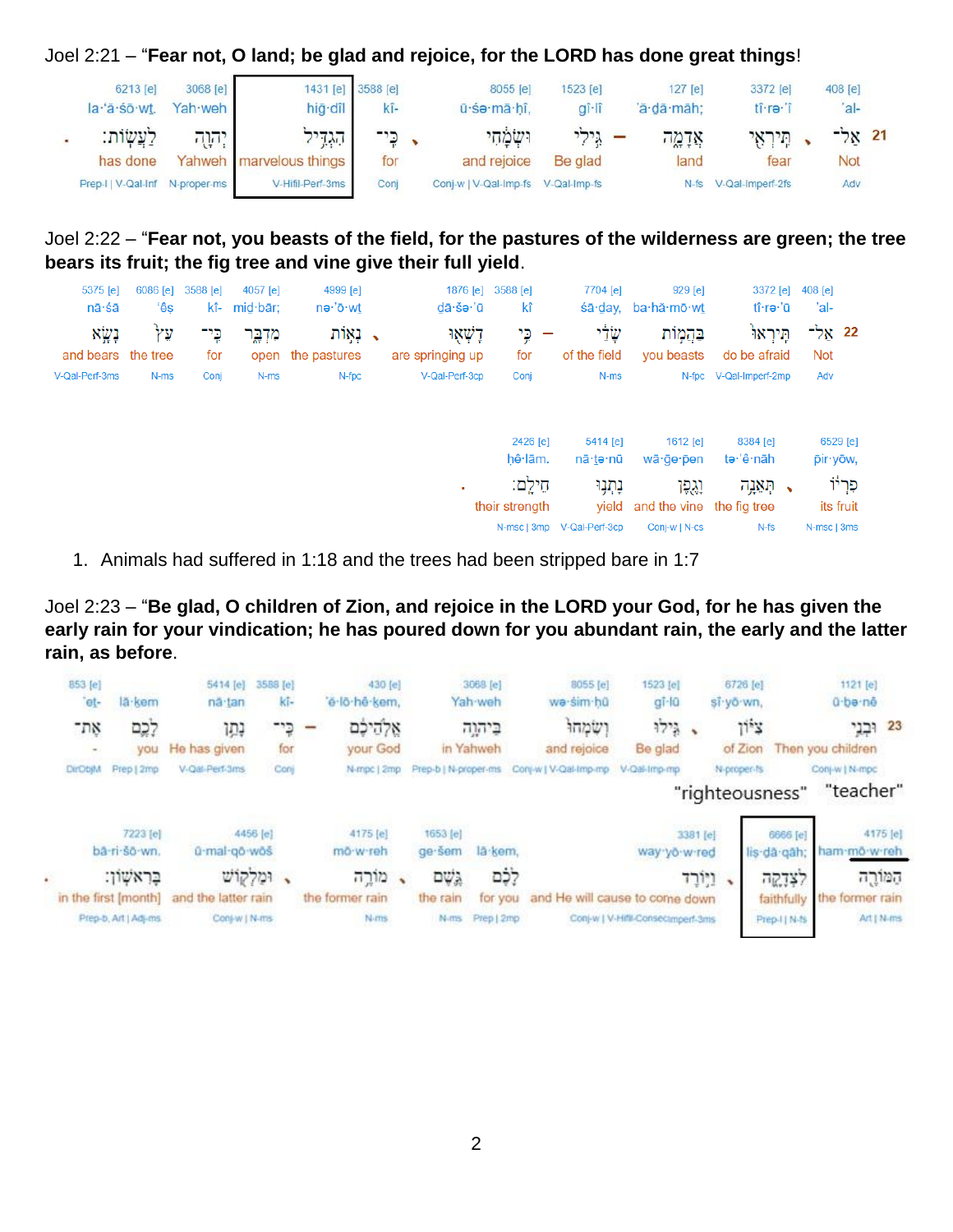# $\triangleleft$  4175. mowreh  $\triangleright$

#### **Strong's Concordance**

mowreh: rain מורה: Original Word Part of Speech: Noun Masculine Transliteration: mowreh Phonetic Spelling: (mo-reh') Definition: (early) rain

### **Brown-Driver-Briggs**

ורה ווה noun masculine<sup>Psalm 84:7</sup> (early) rain (compare מורה); -Joel 2:23 (strike out We), Psalm 84:7.

ון. חובה ווה noun masculine<sup>lsaiah 30:20</sup> teacher; – absolute in אֲלון 2<sup>m</sup>5 (J) = בון Deuteronomy 11:30 (200 m5 מורָה (אלון), the teacher's terebinth (see (אלון) near Shechem; compare Judges 7:1 teacher's hill near the plain of Jezreel, probably Little Hermon, Nebî Daµî Bd<sup>Pal 244</sup>; the terebinth being a holy tree from which divine teaching was given, and the hill of the teacher the seat of a holy place whence divine teaching was given; see also (of God) Job 36:22; here belong probably likewise מורֵי Proverbs 5:13, and מוריך Isaiah 30:20 (twice in verse).

Brown-Driver-Briggs Hebrew and English Lexicon, Unabridged, Electronic Database. Convright © 2002 2003 2006 by Biblesoft Inc.

#### **Englishman's Concordance**

#### **Psalm 84:6**

בְּרַכּוֹת יַעְטֶה **מורֵה:** NAS: it a spring; The early rain also KJV: it a well; the rain also filleth INT: blessings covers the early

#### **Joel 2:23**

לכם את המורה לצדקה ויורד:HEB NAS: For He has given you the early rain KJV: for he hath given you the former rain moderately, INT: for has given the early for vindication has poured

#### **Joel 2:23**

לְכֶם גֶשֶׁם מוֹרֶה וּמַלְקָוֹשׁ בָּרְאֹשְׁוֹן: HEB NAS: you the early rain for [your] vindication. KJV: for you the rain, the former rain, and the latter rain INT: has poured the rain rain and latter before

3 Occurrences

**Strong's Hebrew 4175** 3 Occurrences

# **Joel 2:24-27** –

The Second Prophecy or Oracle promising restoration (The first prophecy was 2:19-20) This is a continued reversal of the locust, famine, fire and invading army.

## Joel 2:24 – "**The threshing floors shall be full of grain; the vats shall overflow with wine and oil**.

| 3323 [e]<br>wə∙yis∙hār. | 8492 [e]                            | 3342 lel<br>tî·rō·wōš hay·qā·bîm | 7783 [e]<br>wə∙hê∙šî∙gū                      | $1250$ [e]<br>bār: | 1637 <b>[e]</b><br>hag.go.rā.nō.wt      | 4390 [e]<br>ū·mā·le·'ū            |  |
|-------------------------|-------------------------------------|----------------------------------|----------------------------------------------|--------------------|-----------------------------------------|-----------------------------------|--|
| וִיִצְהָר:              | תִּיְרוֹשׁ<br>and oil with new wine | הַיִקְבִים<br>the vats           | ר וְהֵשֵׁיקוּ <b>,</b><br>and shall overflow | בֵּר               | הגרוות<br>wheat of the threshing floors | 24 וּמַלְאוּ<br>And shall be full |  |
| Conj-w   N-ms           | N-ms                                |                                  | Art   N-mp Conj-w   V-Hifil-ConjPerf-3cp     | N-ms               | Art I N-fp                              | Conj-w   V-Qal-ConjPerf-3cp       |  |

## 1. This is a contrast with 1:10-12, 17

Joel 2:25 – "**I will restore to you the years that the swarming locust has eaten, the hopper, the destroyer, and the cutter, my great army, which I sent among you**.

|   | 3218 [e]                                |                 | 697 [e]      | 398 [e]              | 834 [e]         | 8141 [e]                  | 853 [e]            |                             | 7999 [e]                     |           |
|---|-----------------------------------------|-----------------|--------------|----------------------|-----------------|---------------------------|--------------------|-----------------------------|------------------------------|-----------|
|   | hay $ye$ leq                            |                 | hā·'ar·beh,  |                      |                 | 'ā·kal 'ă·šer haš·šā·nîm, | 'eṯ-               | lā·kem                      | we·šil·lam·tî                |           |
| ٠ | הילק                                    |                 | קאַרְבֶּה    |                      | אֲשֶׁר<br>אָכְל | השנים                     | אָת־               | לְכָם                       | 25 וְשָׁלַמְתִּי             |           |
|   | the crawling locust the swarming locust |                 |              | has eaten            | that            | the years                 | ٠                  | to you                      | So I will restore            |           |
|   | $Art   N-ms$                            |                 | $Art   N-ms$ | V-Qal-Perf-3ms       | Pro-r           | $Art   N-fp$              | <b>DirObjM</b>     | Prep   2mp                  | Conj-w   V-Piel-ConjPerf-1cs |           |
|   |                                         |                 |              |                      |                 |                           |                    |                             |                              |           |
|   |                                         | 7971 [e]        | 834 [e]      | 1419 [e]             | 2426 [e]        |                           |                    | 1501 [e]                    |                              | 2625 [e]  |
|   | bā·kem.                                 | šil·lah·tî      |              | 'ă·šer hag·gā·dō·wl, | hê lî           |                           | we·hag·gā·zām;     | we he ha sîl                |                              |           |
|   | בֶּכֶם:<br>٠                            | שלחתי           | אָשֶׁר       | הגלול                | חֵילִי          | $\mathbf{v}$              |                    | וְהַגְּזֶם<br>$\rightarrow$ |                              | וְהֶחָסִי |
|   | among you                               | sent            | which        | great                | My army         | and the chewing locust    |                    |                             | and the consuming locust     |           |
|   | Prep   2mp                              | V-Piel-Perf-1cs | Pro-r        | Art   Adj-ms         | N-msc   1cs     |                           | Conj-w, Art   N-ms |                             | Conj-w, Art   N-ms           |           |